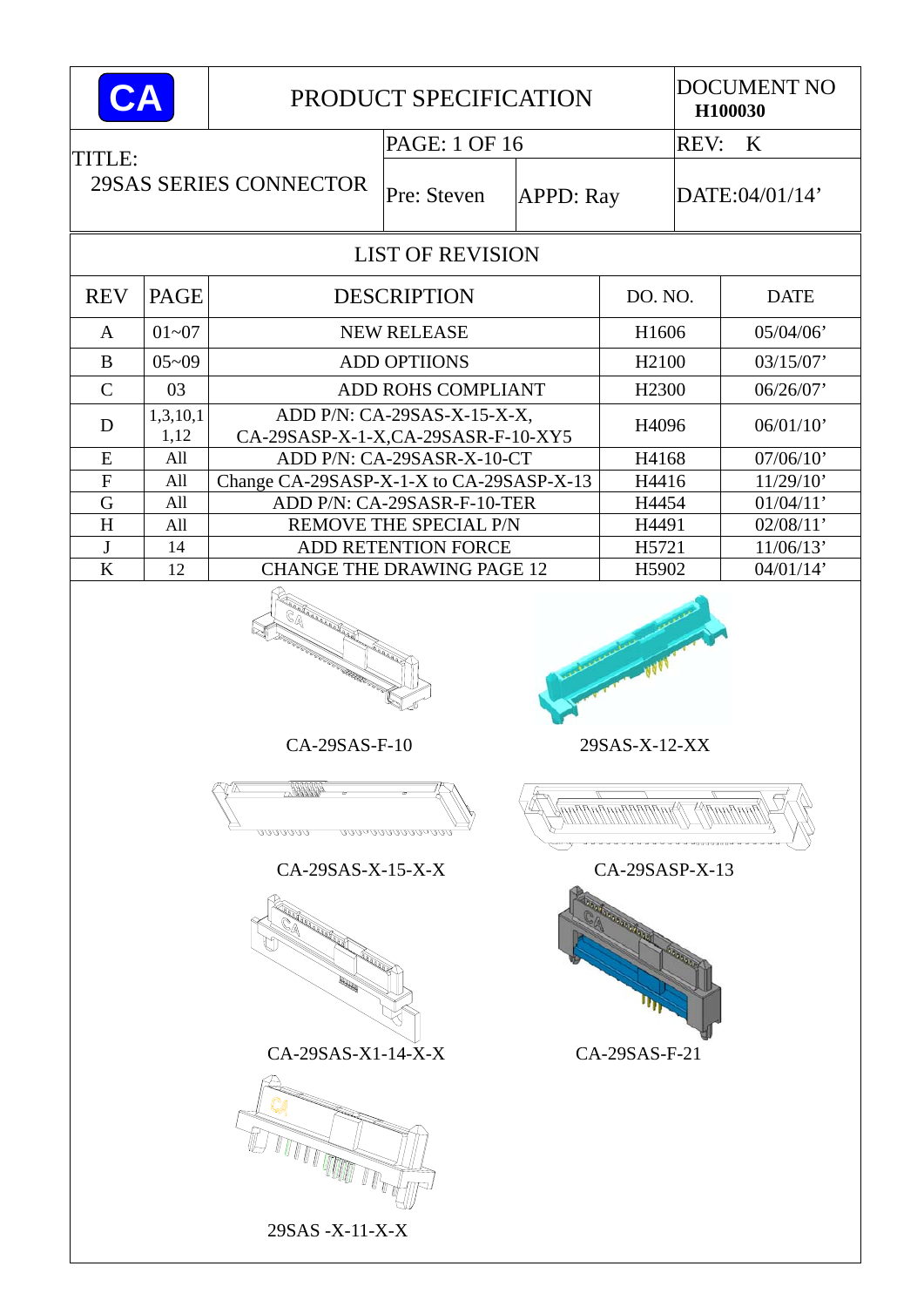| CA      | PRODUCT SPECIFICATION   | DOCUMENT NO<br>H100030 |                  |                        |
|---------|-------------------------|------------------------|------------------|------------------------|
|         |                         | PAGE: 2 OF 16          |                  | <b>REV:</b><br>$\bf K$ |
| TITLE:  | 29SAS SERIES CONNECTOR  | Pre: Steven            | <b>APPD: Ray</b> | DATE:04/01/14'         |
|         |                         | <b>CONTENTS</b>        |                  |                        |
|         | <b>CLAUSE</b>           | PAGE                   |                  |                        |
| $1.0\,$ | Scope                   |                        |                  | 3                      |
| 2.0     | Requirements            |                        |                  | $\overline{3}$         |
| 3.0     | Product Detail          |                        |                  | 3                      |
|         | 3.1 Material            |                        |                  | 3                      |
|         | 3.2 Finish              |                        |                  | 3                      |
|         | 3.3 Rating              |                        |                  | 4                      |
|         | 3.4 Reference Drawing   |                        |                  | $5 - 12$               |
| 4.0     | Performance and Testing |                        |                  | $13 - 16$              |
|         |                         |                        |                  |                        |
|         |                         |                        |                  |                        |
|         |                         |                        |                  |                        |
|         |                         |                        |                  |                        |
|         |                         |                        |                  |                        |
|         |                         |                        |                  |                        |
|         |                         |                        |                  |                        |
|         |                         |                        |                  |                        |
|         |                         |                        |                  |                        |
|         |                         |                        |                  |                        |
|         |                         |                        |                  |                        |
|         |                         |                        |                  |                        |
|         |                         |                        |                  |                        |
|         |                         |                        |                  |                        |
|         |                         |                        |                  |                        |
|         |                         |                        |                  |                        |
|         |                         |                        |                  |                        |
|         |                         |                        |                  |                        |
|         |                         |                        |                  |                        |
|         |                         |                        |                  |                        |
|         |                         |                        |                  |                        |
|         |                         |                        |                  |                        |
|         |                         |                        |                  |                        |
|         |                         |                        |                  |                        |
|         |                         |                        |                  |                        |
|         |                         |                        |                  |                        |
|         |                         |                        |                  |                        |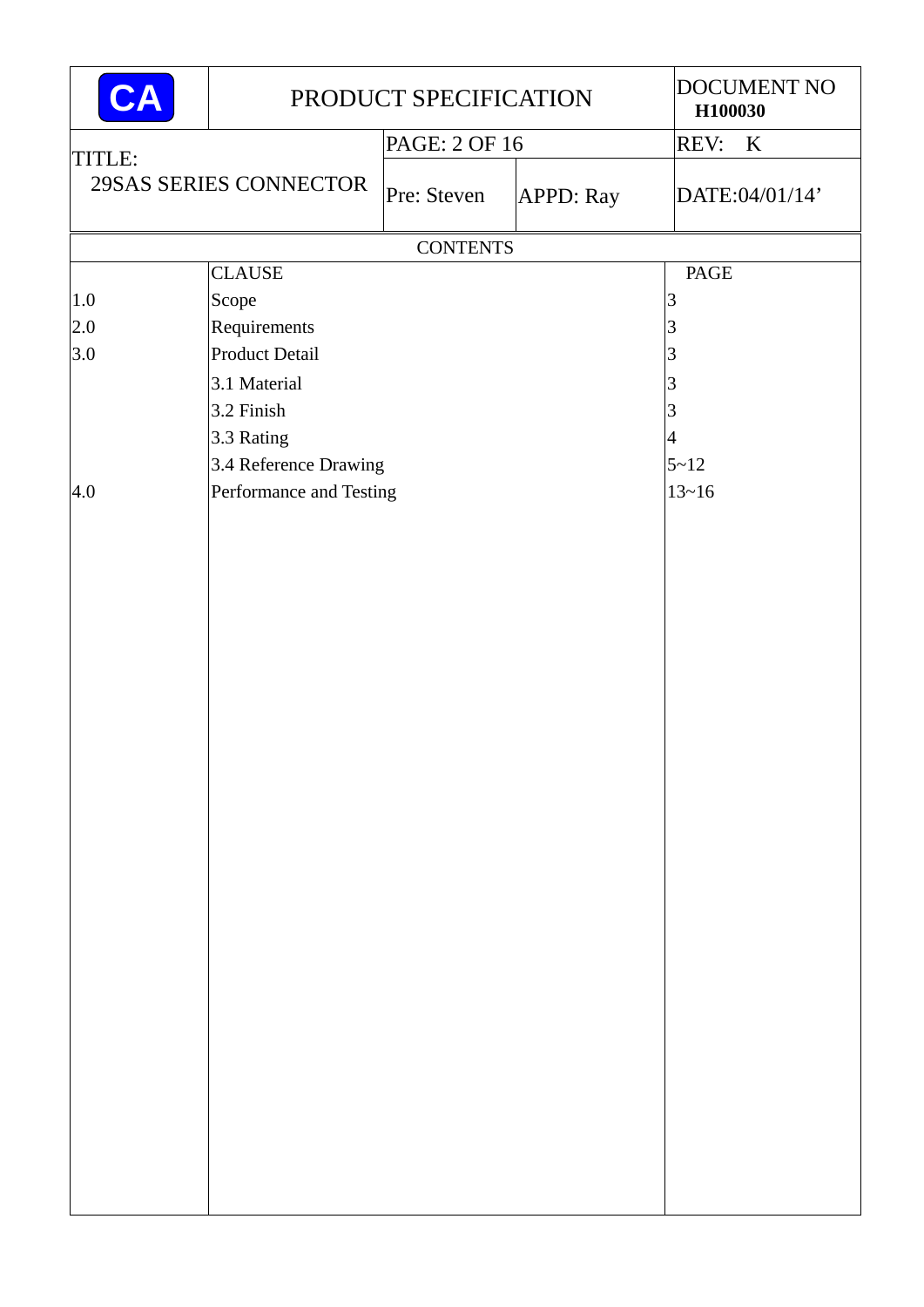|                                  |                      |                                                 | PRODUCT SPECIFICATION                                      |                                                                                 | <b>DOCUMENT NO</b><br>H100030                  |  |  |  |
|----------------------------------|----------------------|-------------------------------------------------|------------------------------------------------------------|---------------------------------------------------------------------------------|------------------------------------------------|--|--|--|
| TITLE:<br>29SAS SERIES CONNECTOR |                      |                                                 | PAGE: 3 OF 16                                              |                                                                                 | REV:<br>K                                      |  |  |  |
|                                  |                      |                                                 | Pre: Steven                                                | <b>APPD: Ray</b>                                                                | DATE:04/01/14'                                 |  |  |  |
| 1.SCOPE:                         |                      |                                                 |                                                            |                                                                                 |                                                |  |  |  |
|                                  |                      |                                                 |                                                            | This specification covers performance, tests, and quality requirements for CACH |                                                |  |  |  |
|                                  |                      | Technologies Co., Ltd. 29SAS series connectors. |                                                            |                                                                                 |                                                |  |  |  |
|                                  |                      |                                                 |                                                            | The applicable product descriptions and part numbers are as shown in table      |                                                |  |  |  |
| Product No.                      |                      |                                                 |                                                            | Description                                                                     |                                                |  |  |  |
| $CA-29SAS-X-10$                  |                      |                                                 |                                                            | 29SAS REGULAR HEIGHT SMT TYPE SOCKET CONNECTOR.                                 |                                                |  |  |  |
| $CA-29SAS-X-12-XX$               |                      |                                                 | 29SAS REGULAR HEIGHT PRESS FIT TYPE SOCKET CONNECTOR.      |                                                                                 |                                                |  |  |  |
| $CA-29SAS-X-15-X-X$              |                      |                                                 |                                                            |                                                                                 | 29P SAS SOCKET REGULAR MOLDING TYPE CONNECTOR. |  |  |  |
| $CA-29SASP-X-13$                 |                      |                                                 | 29P SAS LATCH STRADDLE MOUNT PLUG CONNECTOR                |                                                                                 |                                                |  |  |  |
| $CA-29SASP-X-1-X$                |                      |                                                 | 29P SAS LATCH STRADDLE MOUNT PLUG CONNECTOR                |                                                                                 |                                                |  |  |  |
|                                  | $CA-29SAS-X1-14-X-X$ |                                                 |                                                            | 29SAS REGULAR STRADDLE MOUNT TYPE SOCKET CONNECTOR.                             |                                                |  |  |  |
| CA-29SAS-F-21                    |                      |                                                 | 29P SAS EXTENDED HEIGHT THROUGH HOLE TYPE SOCKET CONNECTOR |                                                                                 |                                                |  |  |  |
| $29SAS-X-11-X-X$                 |                      |                                                 |                                                            | 29P SAS THROUGH HOLE TYPE SOCKET CONNECTOR                                      |                                                |  |  |  |

# **2 Requirements:**

### **2.1 Design and Construction**

Product shall be of the design, construction and physical dimensions specified on applicable product drawing

### **2.2 Regulatory Requirements**

- 2.2.1 Be an UL,C-UL Recognized Component
- 2.2.2 Housing plastics must be rate UL 94V-0
- 2.2.3 The connector should be ROHS compliant

# **2.3.Reference Document**

- 2.3.1 Serial ATA High Speed Serialized AT Attachment
- 2.3.2 EIA –364,Electrical Connector Test Procedures

# **3 Product Details**

# **3.1 Materials**

- 3.1.1 Contact and Latch: Copper C5191-H, C2680-H
- 3.1.2 Base and Cover: LCP6130 , UL 94V-0 , Color: Black

# **3.2 Finish**

- 3.2.1 Contact
	- a. Contact area: A: Gold Flash
		- C: 15u" Gold Plating.
		- F: 30u" Gold Plating.
	- b. The solder tail: 100 u" pure Tin plating.
	- c. Under plating: 50u" (minimum) Nickel plating.
- 3.2.2 Latch
	- a. The solder tail: 100 u" pure Tin plating.
	- b. Under plating: 50u" (minimum) Nickel plating.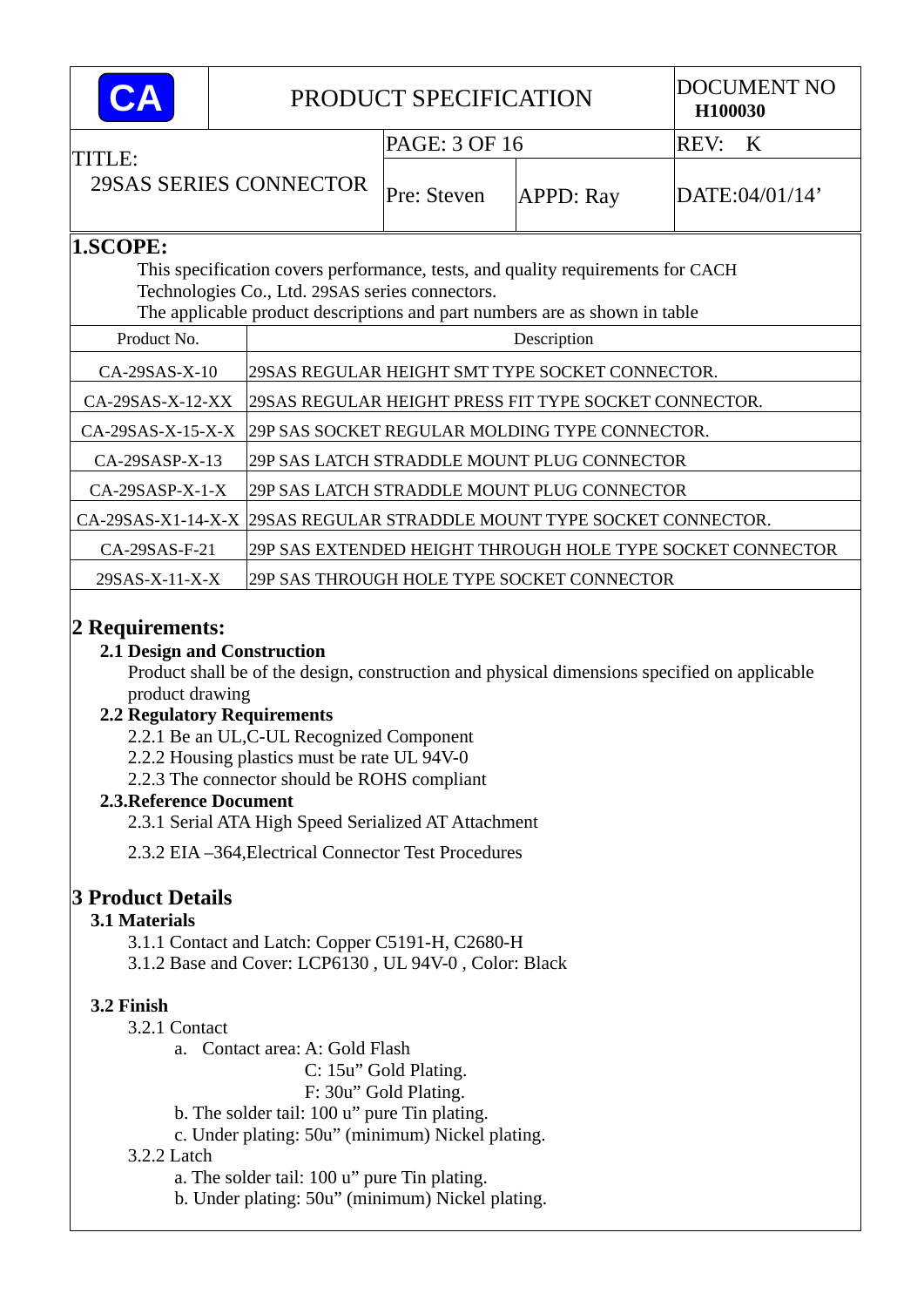| CА                                                                                                                                                                                                                  |                        | PRODUCT SPECIFICATION           | <b>DOCUMENT NO</b><br>H100030 |                |  |  |  |  |
|---------------------------------------------------------------------------------------------------------------------------------------------------------------------------------------------------------------------|------------------------|---------------------------------|-------------------------------|----------------|--|--|--|--|
| TITLE:                                                                                                                                                                                                              |                        | PAGE: 4 OF 16                   |                               | REV:<br>K      |  |  |  |  |
|                                                                                                                                                                                                                     | 29SAS SERIES CONNECTOR | Pre: Steven<br><b>APPD: Ray</b> |                               | DATE:04/01/14' |  |  |  |  |
| 3.3 Ratings<br>3.3.1 Current<br>a. Power section (per pin)<br>-Continuous Current 1.5 A<br>-Peak Current 2.5A 1.5s<br>-Peak Current Pre-charge 6 A 1ms<br>b. Signal section (per pin)<br>-Continuous Current 500 mA |                        |                                 |                               |                |  |  |  |  |
| 3.3.2 Operating temperature: 0°C to 55°C                                                                                                                                                                            |                        |                                 |                               |                |  |  |  |  |
| Non-operating temperature: $-40^{\circ}$ C to 85 <sup>°</sup> C                                                                                                                                                     |                        |                                 |                               |                |  |  |  |  |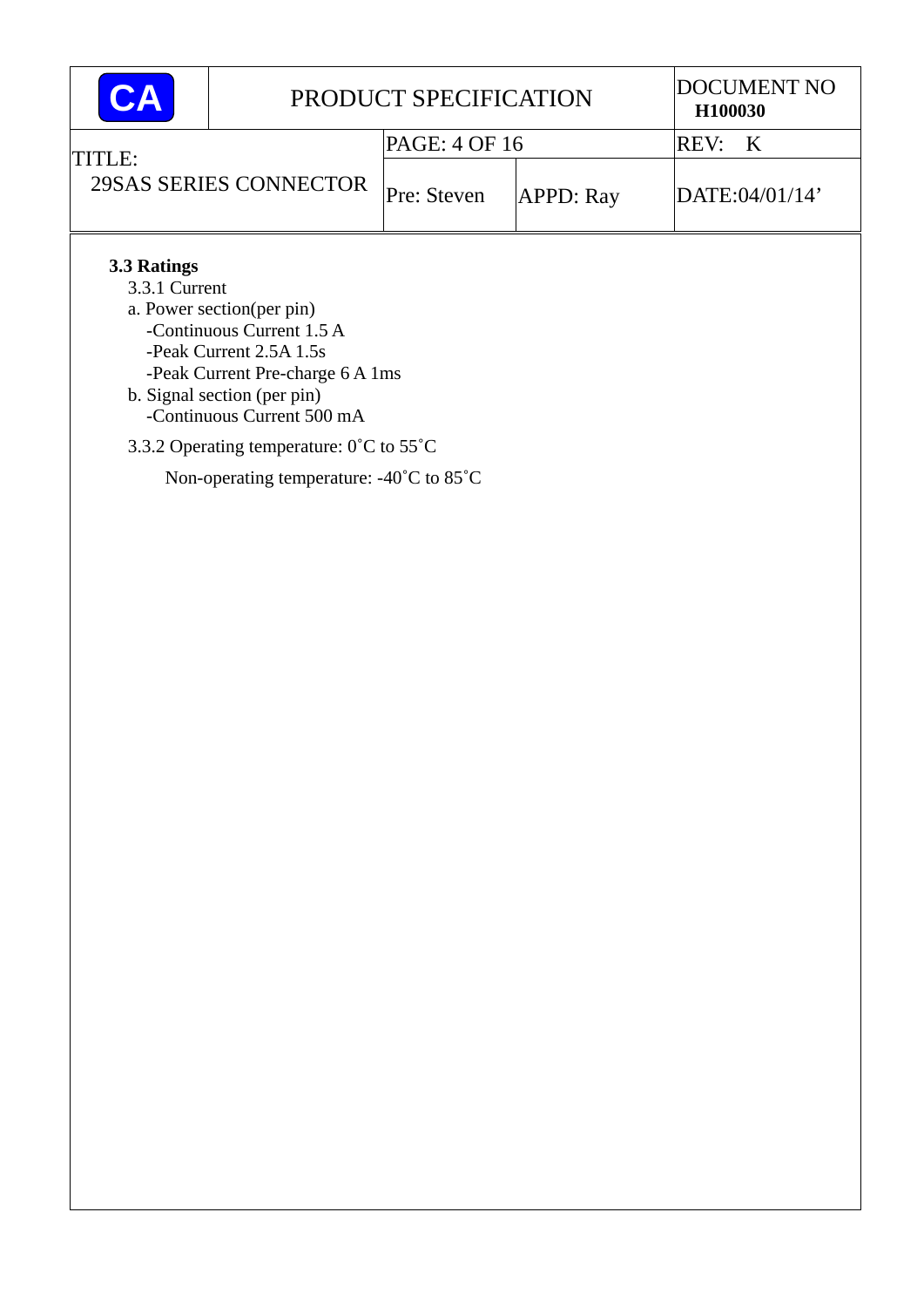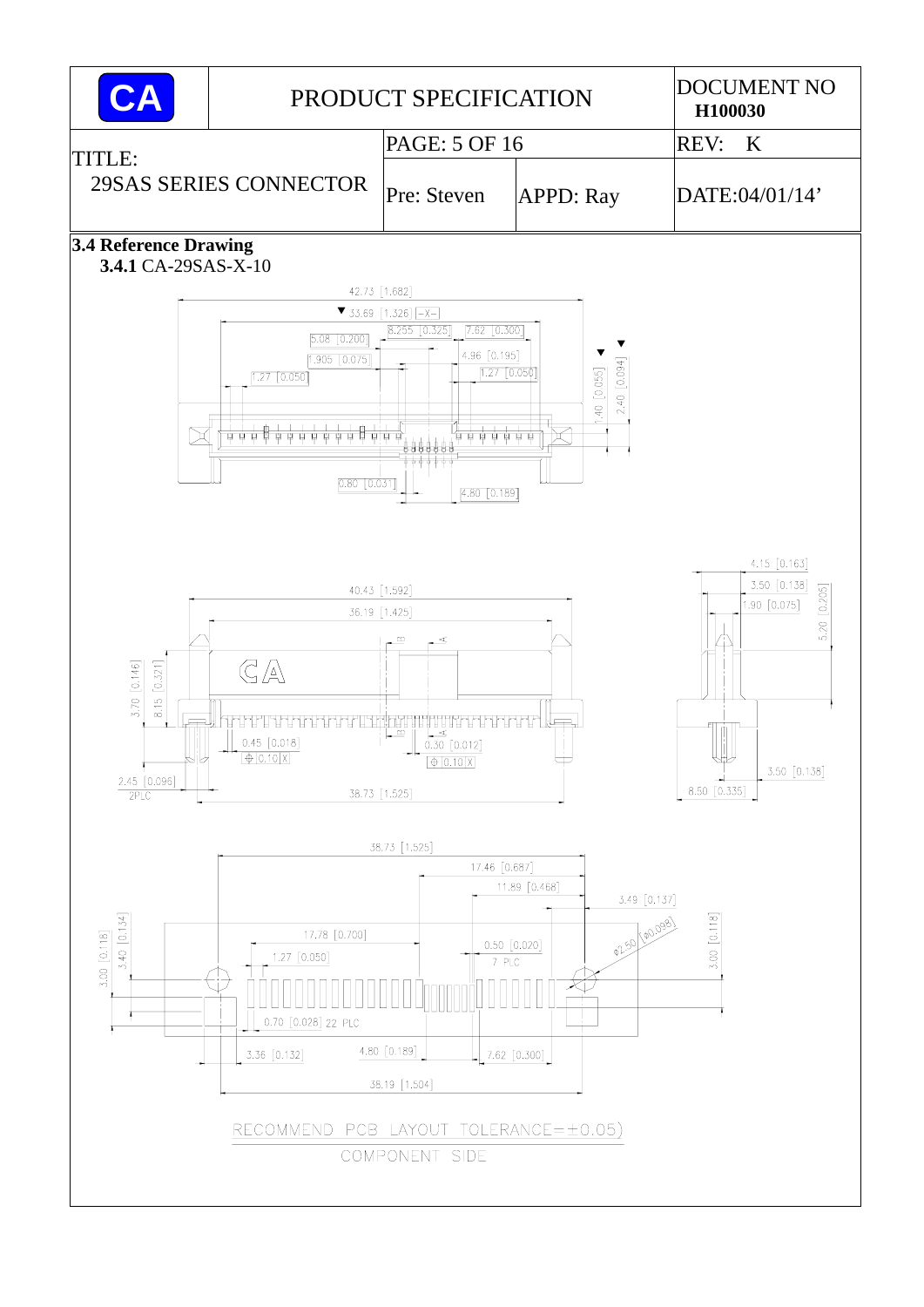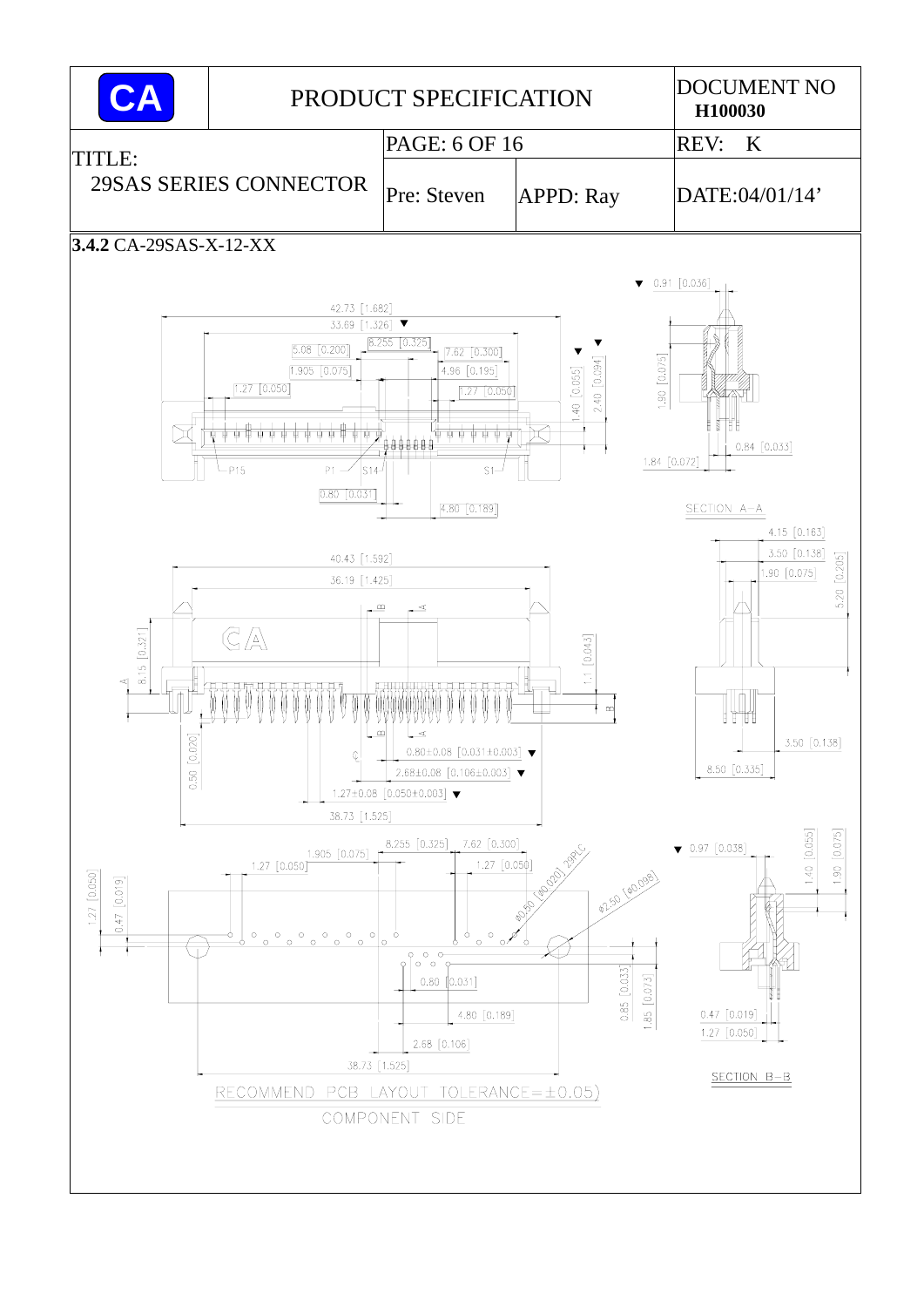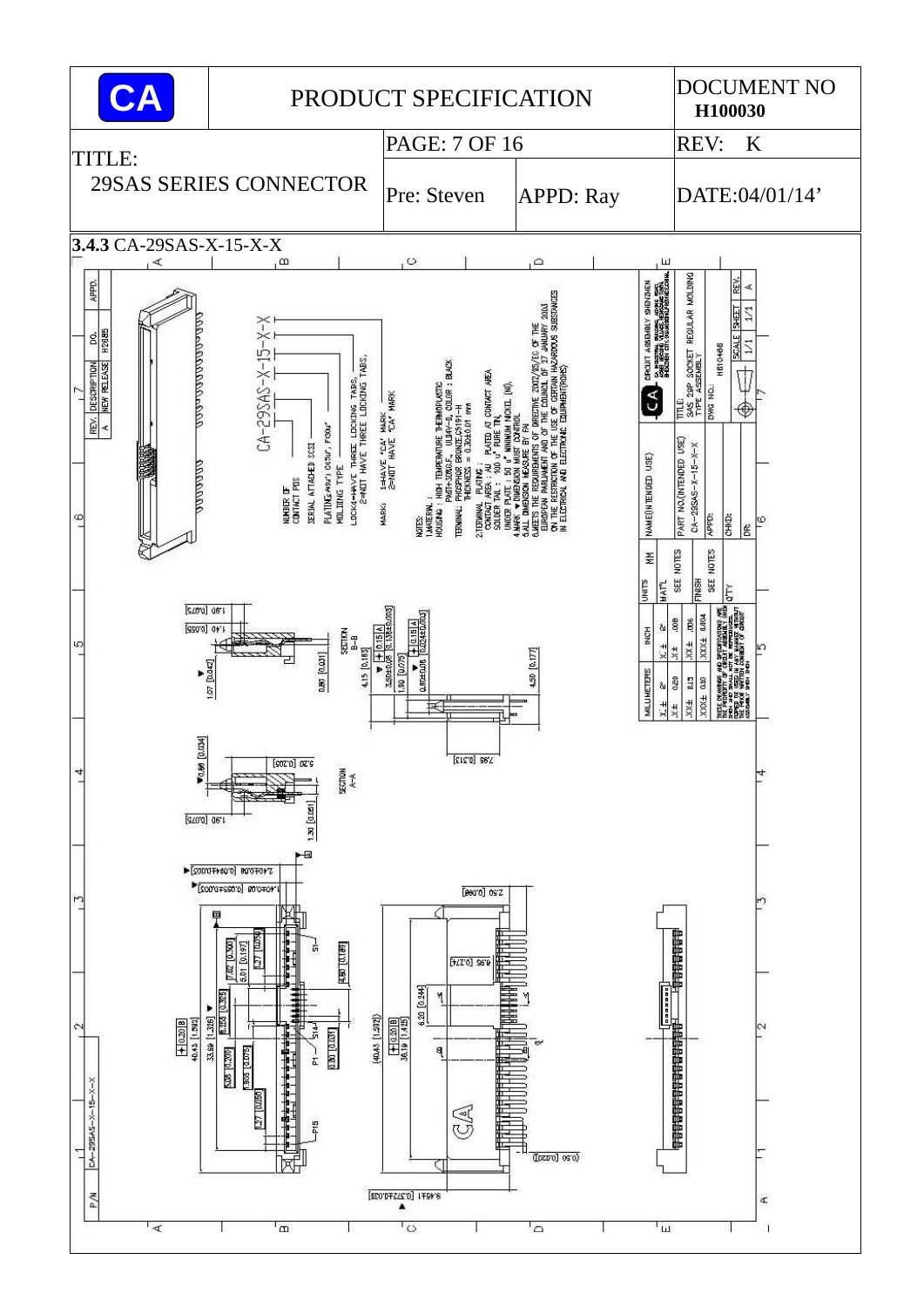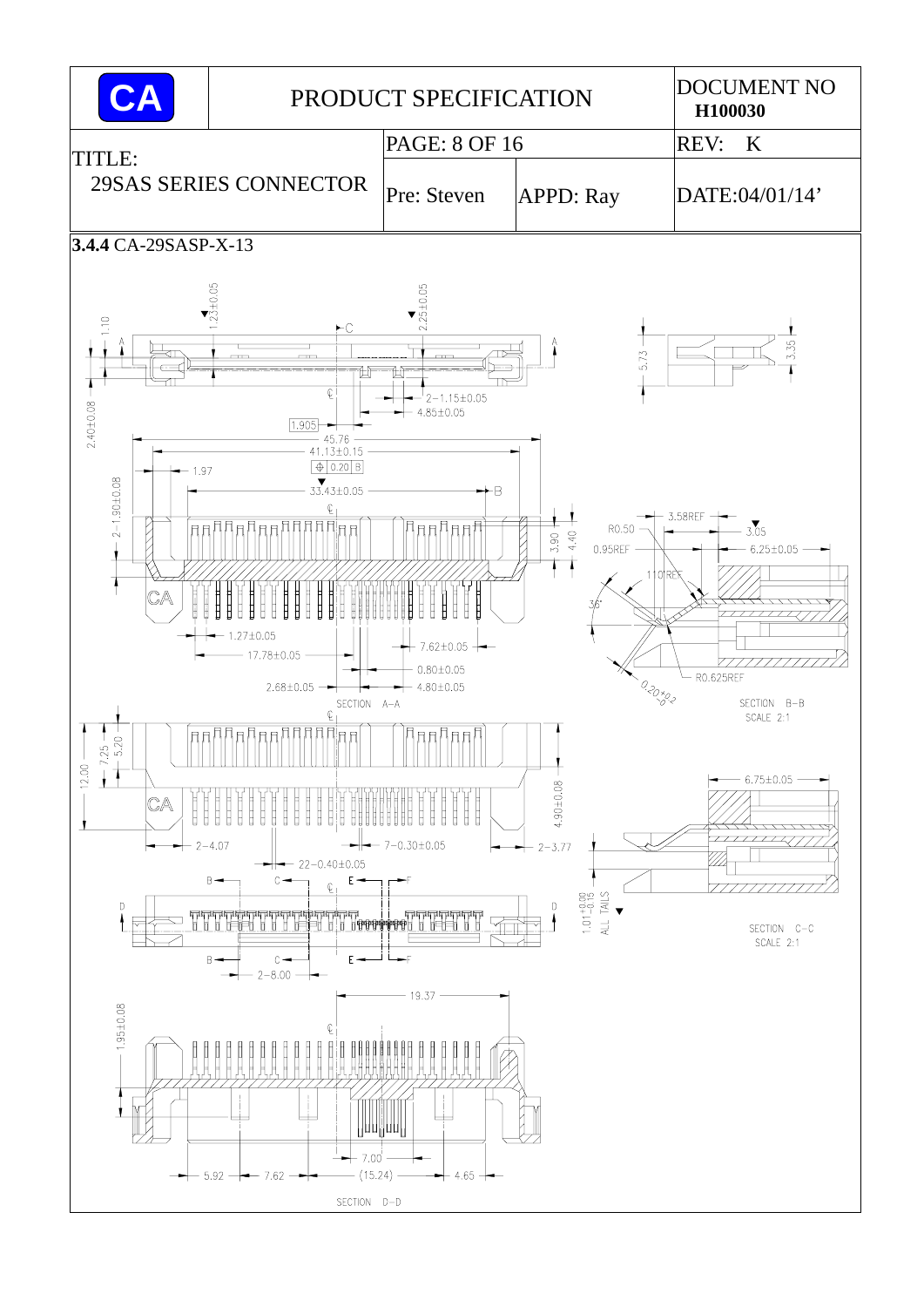![](_page_8_Figure_0.jpeg)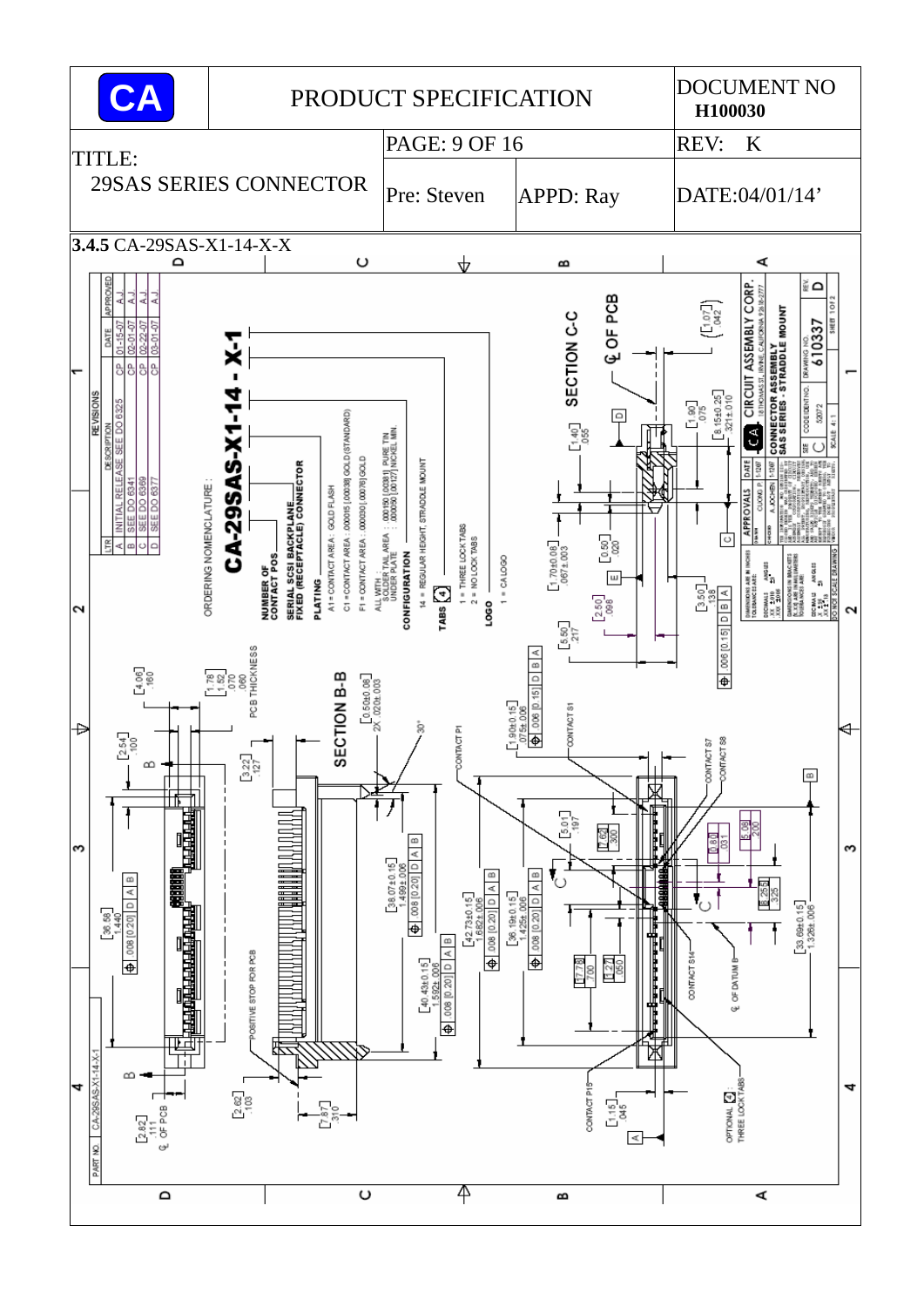![](_page_9_Figure_0.jpeg)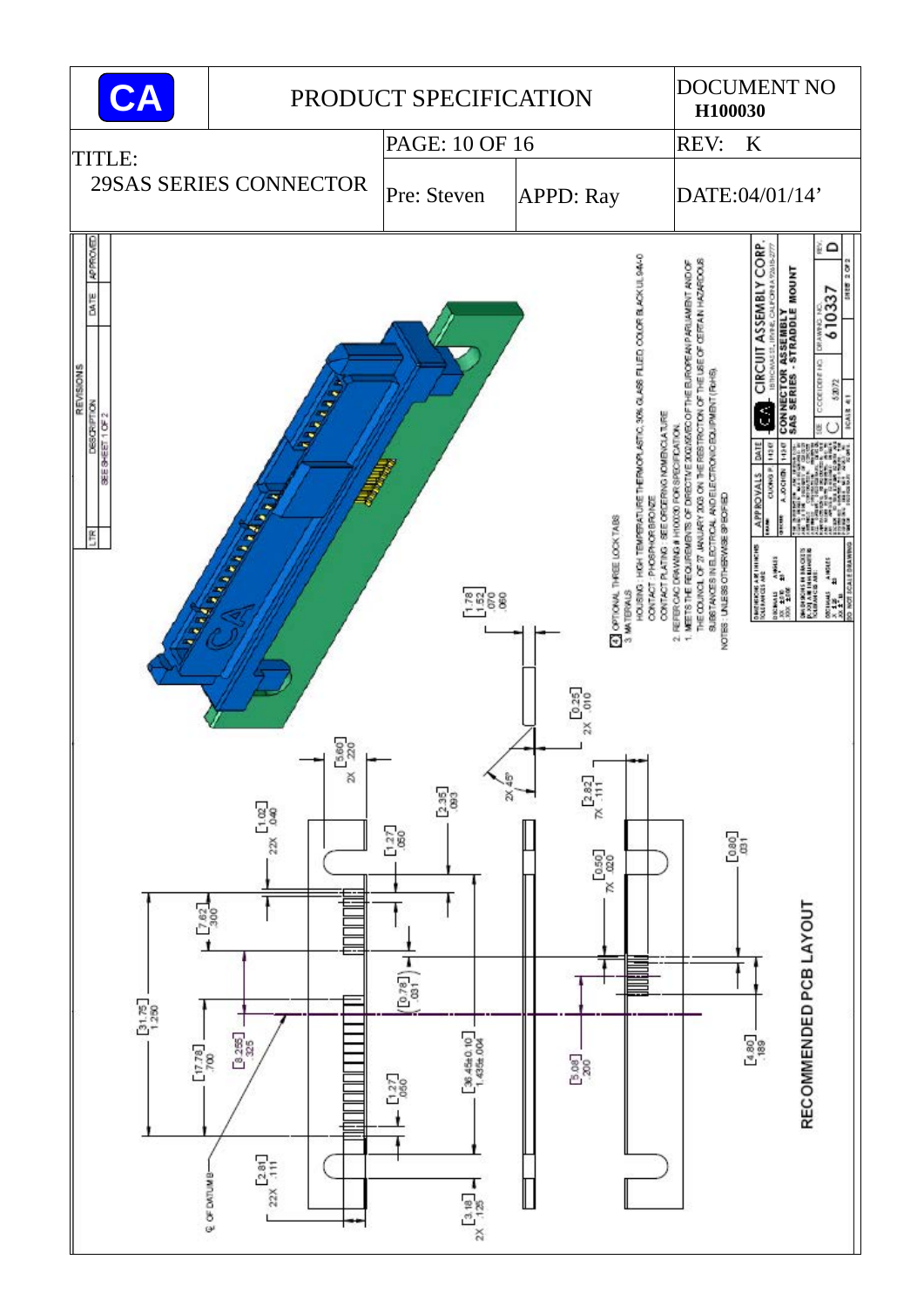![](_page_10_Figure_0.jpeg)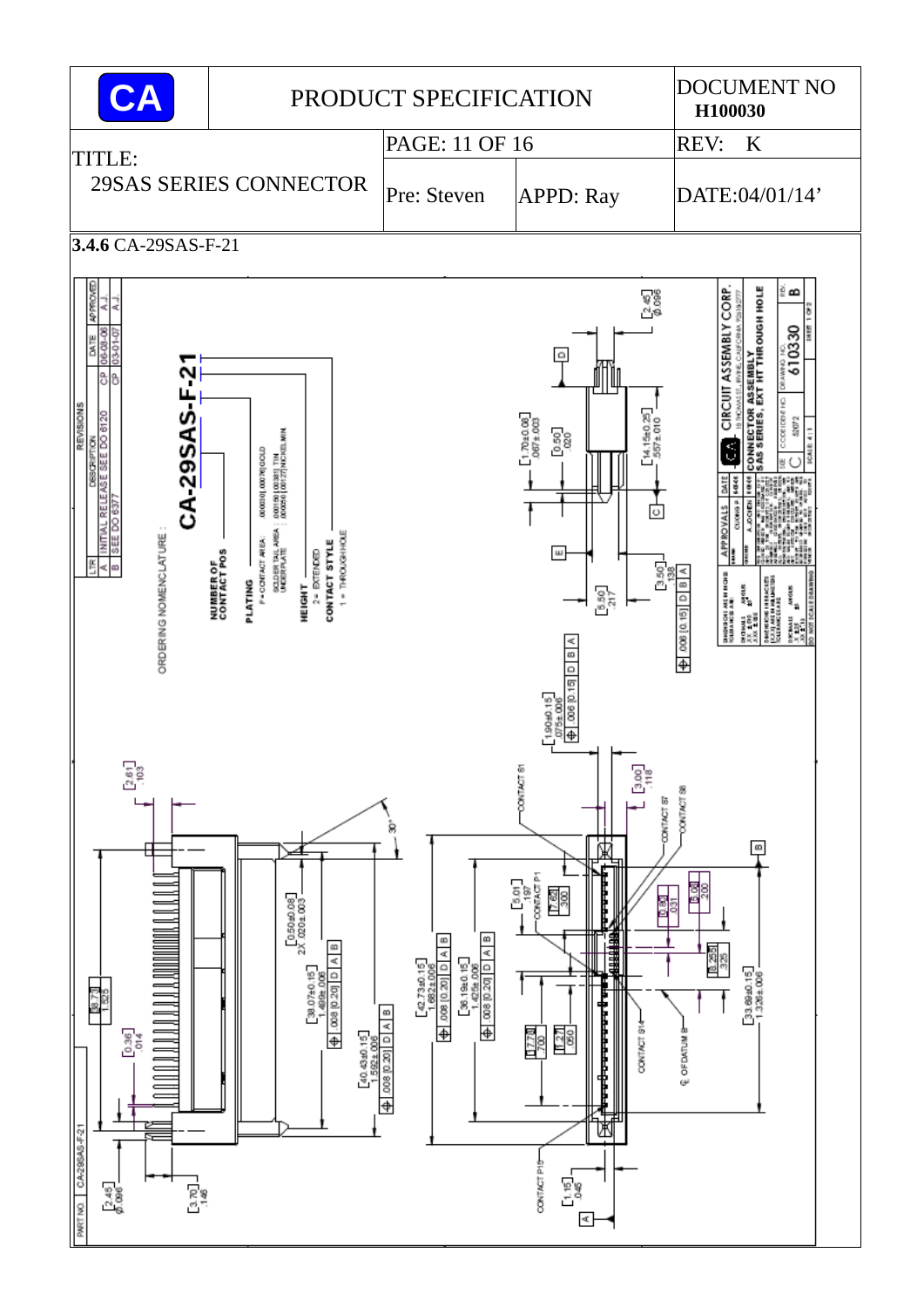![](_page_11_Figure_0.jpeg)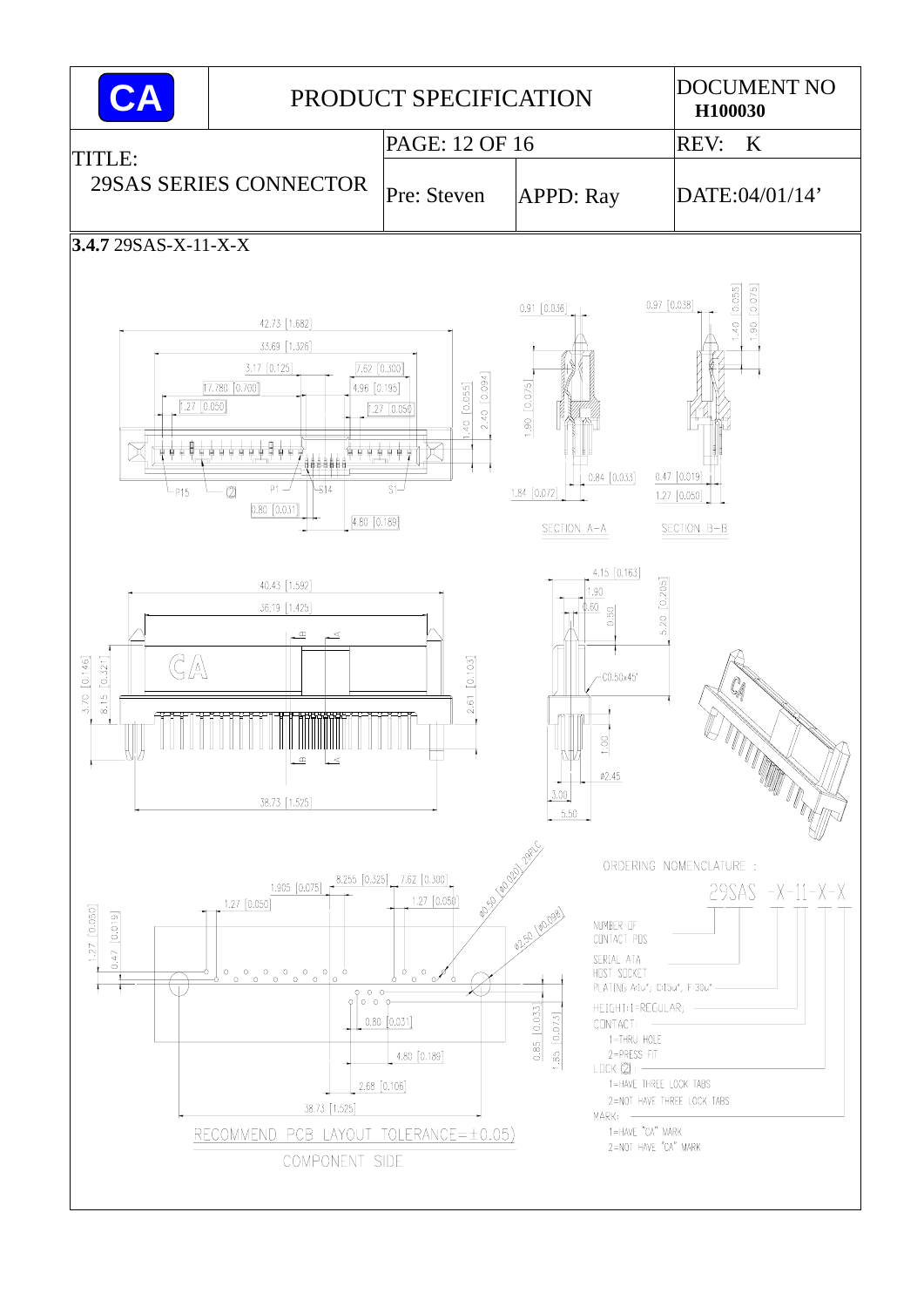| CA                                                                                            |  |                                                                                                                                                                                                                                                                                                                                                                                                                                                                                                                                 | PRODUCT SPECIFICATION                                                                                                            |                  | <b>DOCUMENT NO</b><br>H100030 |                                                                                                                |  |  |
|-----------------------------------------------------------------------------------------------|--|---------------------------------------------------------------------------------------------------------------------------------------------------------------------------------------------------------------------------------------------------------------------------------------------------------------------------------------------------------------------------------------------------------------------------------------------------------------------------------------------------------------------------------|----------------------------------------------------------------------------------------------------------------------------------|------------------|-------------------------------|----------------------------------------------------------------------------------------------------------------|--|--|
|                                                                                               |  |                                                                                                                                                                                                                                                                                                                                                                                                                                                                                                                                 | PAGE: 13 OF 16                                                                                                                   |                  |                               | <b>REV:</b><br>$\bf K$                                                                                         |  |  |
| TITLE:<br>29SAS SERIES CONNECTOR                                                              |  |                                                                                                                                                                                                                                                                                                                                                                                                                                                                                                                                 | Pre: Steven                                                                                                                      | <b>APPD: Ray</b> |                               | DATE:04/01/14'                                                                                                 |  |  |
| 4 Performance and Testing<br>4.1 Test Requirement and Procedures Summary are shown in table1. |  |                                                                                                                                                                                                                                                                                                                                                                                                                                                                                                                                 |                                                                                                                                  |                  |                               |                                                                                                                |  |  |
|                                                                                               |  |                                                                                                                                                                                                                                                                                                                                                                                                                                                                                                                                 | Electrical performance                                                                                                           |                  |                               |                                                                                                                |  |  |
| Test description                                                                              |  |                                                                                                                                                                                                                                                                                                                                                                                                                                                                                                                                 | Test condition                                                                                                                   |                  |                               | Requirement                                                                                                    |  |  |
| <b>Insulation resistance</b>                                                                  |  | assemblies (EIA 364-21)                                                                                                                                                                                                                                                                                                                                                                                                                                                                                                         | After 500V DC for 1minute, measure the<br>insulation resistance between the adjacent<br>terminals of mated and unmated connector |                  | 1000M Ohm minimum             |                                                                                                                |  |  |
| Low-level<br>Contact resistance                                                               |  | Subject mated contacts assembled in housing to<br>20 mV maximum open circuit at 100 mA<br>maximum (EIA 364-23)                                                                                                                                                                                                                                                                                                                                                                                                                  |                                                                                                                                  |                  |                               | 30 mOhm maximum,<br>initial per mated pair.<br>15 mOhm maximum<br>change from initial<br>per mated contact.    |  |  |
| Dielectric Withstanding<br>voltage                                                            |  | Subject a voltage of 500VAC for 1 minute<br>between adjacent terminals of mated and<br>unmated connector at sea level. (EIA 364-20)                                                                                                                                                                                                                                                                                                                                                                                             |                                                                                                                                  |                  |                               | NO breakdown                                                                                                   |  |  |
| <b>Contact Current</b><br>Rating(Power Segment)                                               |  | 1. Mount the connector to a test PCB.<br>2. Wire power pins P1, P2, P8 and P9 in parallel<br>for power<br>3. Wire ground pins P4, P5, P6, P10 and P12 in<br>parallel for return<br>4. Supply 6Amp total DC current to the power pins exceed $30^{\circ}$ C at any point in<br>in parallel, returning from the parallel ground<br>pins(P4,P5,P6,P10 and P12)<br>5. Measure and record the temperature after 96<br>hours(45 minutes ON and 15 minutes OFF per<br>hour)<br>6. The ambient condition is still air at $25^{\circ}$ C |                                                                                                                                  |                  |                               | The temperature shall not<br>the connector when contact<br>positions are powered                               |  |  |
|                                                                                               |  |                                                                                                                                                                                                                                                                                                                                                                                                                                                                                                                                 | <b>Mechanical performance</b>                                                                                                    |                  |                               |                                                                                                                |  |  |
| Test description                                                                              |  | Test condition                                                                                                                                                                                                                                                                                                                                                                                                                                                                                                                  |                                                                                                                                  |                  |                               | Requirement                                                                                                    |  |  |
| Visual and dimensional<br>inspections                                                         |  | EIA 364-18<br>quality inspection plan                                                                                                                                                                                                                                                                                                                                                                                                                                                                                           | Visual, dimensional and functional per applicable                                                                                |                  |                               | Meets product drawing<br>requirements                                                                          |  |  |
| <b>Connector Insertion</b><br>and Removal force                                               |  |                                                                                                                                                                                                                                                                                                                                                                                                                                                                                                                                 | Mate and un-mate connect assemblies at<br>maximum rate of 25mm per minute (EIA 364-13)                                           |                  |                               | Maximum insertion force<br>$25N(5.5)$ lbf)<br>Minimum removal force<br>5N(1.1)<br>Initial and after durability |  |  |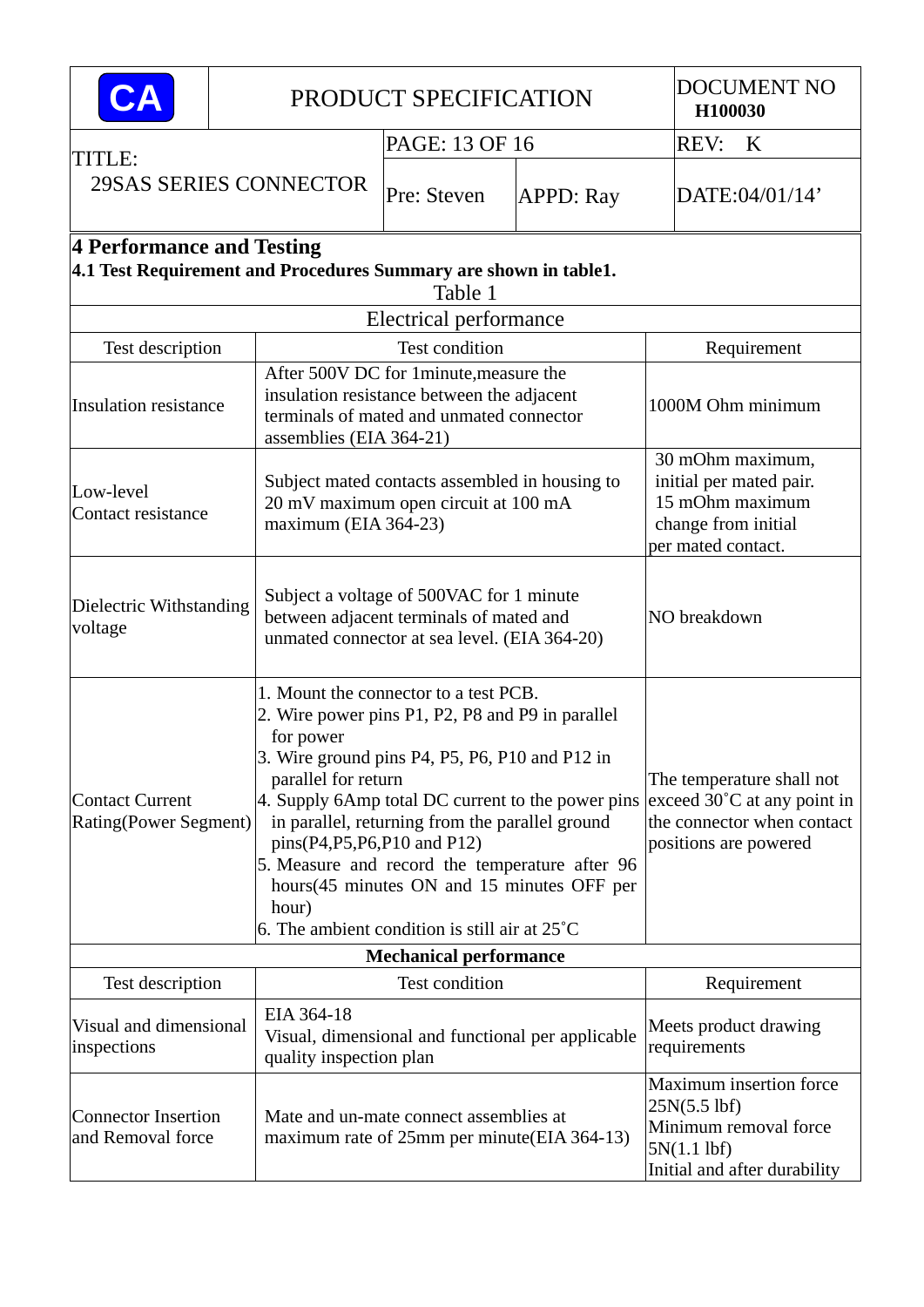|                                                                        |  |                                                                                                    | PRODUCT SPECIFICATION                                                                                                                                                                             |                  | <b>DOCUMENT NO</b><br>H100030                                                                                              |                                                                                                    |  |  |
|------------------------------------------------------------------------|--|----------------------------------------------------------------------------------------------------|---------------------------------------------------------------------------------------------------------------------------------------------------------------------------------------------------|------------------|----------------------------------------------------------------------------------------------------------------------------|----------------------------------------------------------------------------------------------------|--|--|
|                                                                        |  |                                                                                                    | PAGE: 14 OF 16                                                                                                                                                                                    |                  |                                                                                                                            | <b>REV:</b><br>K                                                                                   |  |  |
| TITLE:<br>29SAS SERIES CONNECTOR                                       |  |                                                                                                    | Pre: Steven                                                                                                                                                                                       | <b>APPD: Ray</b> |                                                                                                                            | DATE:04/01/14'                                                                                     |  |  |
| Durability test                                                        |  |                                                                                                    | 500 cycles. Application test done at a maximum<br>rate of 200 cycles per hour (EIA 364-09)                                                                                                        |                  |                                                                                                                            | No physical damage.<br>15 mOhm maximum<br>change from initial<br><b>Contact Resistance</b>         |  |  |
| Contact retention force                                                |  |                                                                                                    | Contact back off from housing at maximum rate<br>of $25\pm3$ mm per minute (EIA 364-13)                                                                                                           |                  |                                                                                                                            | Retention force 0.5Kgf<br>Minimum.                                                                 |  |  |
| Physical shock                                                         |  | EIA 364-27 Condition H                                                                             | Subject mated connectors to 50 g's half-sine<br>shock pulses of 11 msec duration. Three shocks<br>in each direction applied along three mutually<br>perpendicular planes for a total of 18 shocks |                  | No discontinuities of 1<br>microsecond or longer<br>duration. 15 mOhm<br>maximum change from<br>initial Contact Resistance |                                                                                                    |  |  |
| Solder ability                                                         |  | EIA-364-52<br>Solder Time: $4-5$ seconds<br>Solder Temperature: $260 \pm 5^{\circ}$ C              |                                                                                                                                                                                                   |                  |                                                                                                                            | Dipped portion should have<br>95% continuous solder<br>coating coverage                            |  |  |
| <b>Resistance to Soldering</b><br>Heat(Only for SMT<br>type connector) |  | Refer to section 4.2.3 for soldering profile                                                       |                                                                                                                                                                                                   |                  |                                                                                                                            | No damage in appearance<br>of connector                                                            |  |  |
| Random vibration                                                       |  | Mate connectors and vibrate per EIA 364-28, test<br>condition VII                                  |                                                                                                                                                                                                   |                  |                                                                                                                            | 1microsecond or longer<br>duration. 15 mOhm<br>maximum change from<br>initial Contact Resistance   |  |  |
|                                                                        |  |                                                                                                    | <b>Environmental performance</b>                                                                                                                                                                  |                  |                                                                                                                            |                                                                                                    |  |  |
| <b>Mixed Flowing Gas</b>                                               |  | full 14 days test period<br>Per EIA 364-65, Class 2A                                               | 1 half of samples are exposed un-mated for 7<br>days and then mated for 7 addition days.<br>The other half of samples are exposed mated for                                                       |                  |                                                                                                                            | No discontinuities of<br>No damage<br>15 mOhm maximum<br>change from initial Contact<br>Resistance |  |  |
| Thermal shock                                                          |  |                                                                                                    | Subject mated connectors to 10 cycles between<br>-55°C&+85°C (EIA 364-32 Test Condition I.)                                                                                                       |                  |                                                                                                                            | No physical damage<br>15 mOhm maximum<br>change from initial Contact<br>Resistance                 |  |  |
| Humidity<br>Method II Condition A)                                     |  | Subject the connector to temperature and humidity<br>of 40°C at 90-95%RH for 96 hours (EIA 364-31) |                                                                                                                                                                                                   |                  | No physical damage<br>15 mOhm maximum<br>change from initial Contact<br>Resistance                                         |                                                                                                    |  |  |
| Temperature life                                                       |  | III. Method A)                                                                                     | Subject mated connectors to temperature life at<br>+85°C for 500 hours (EIA 364-17, Test Condition                                                                                                |                  |                                                                                                                            | No physical damage<br>15 mOhm maximum<br>change from initial Contact<br>Resistance                 |  |  |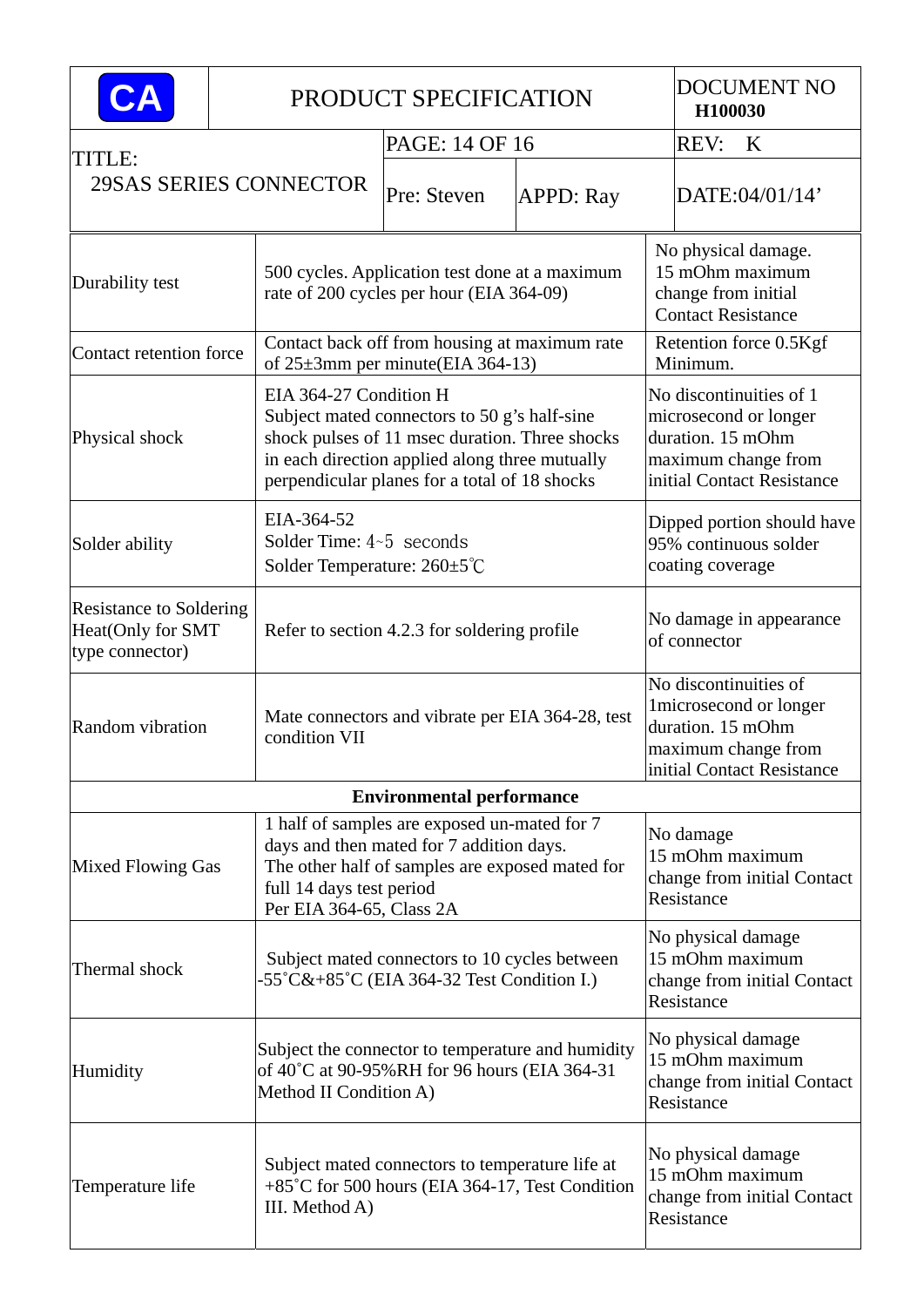| PRODUCT SPECIFICATION |                                             |                                 |                |                  |               |                   |                | <b>DOCUMENT NO</b><br>H100030 |                |                |  |
|-----------------------|---------------------------------------------|---------------------------------|----------------|------------------|---------------|-------------------|----------------|-------------------------------|----------------|----------------|--|
| <b>TITLE:</b>         |                                             |                                 | PAGE: 15 OF 16 |                  |               |                   |                | REV:<br>$\bf K$               |                |                |  |
|                       | 29SAS SERIES CONNECTOR                      | Pre: Steven                     |                | <b>APPD: Ray</b> |               |                   | DATE:04/01/14' |                               |                |                |  |
|                       | 4.2 Product Qualification and Test Sequence |                                 |                |                  |               |                   |                |                               |                |                |  |
|                       |                                             |                                 |                | <b>TABLE 2</b>   |               |                   |                |                               |                |                |  |
|                       |                                             |                                 | A              |                  |               | TEST GROUP (a)    |                |                               |                |                |  |
| <b>ITEM</b>           |                                             | <b>TEST</b>                     |                | B                | $\mathcal{C}$ | D                 | E              | $\mathbf{F}$                  | G              | H              |  |
|                       |                                             |                                 |                |                  |               | TEST SEQUENCE (b) |                |                               |                |                |  |
| 1.                    | Examination of the connector $(s)$          | 1,5                             | 1, 9           | 1,8              | 1,8           | 1, 7              | $\mathbf{1}$   | 1,3                           | $\mathbf{1}$   |                |  |
| 2.                    | Low-level Contact resistance                | 2,4                             | 3, 7           | 2,4,6            |               | 4, 6              |                |                               |                |                |  |
| 3.                    |                                             | <b>Insulation resistance</b>    |                |                  |               | 2,6               |                |                               |                |                |  |
| 4.                    |                                             | Dielectric withstanding voltage |                |                  |               | 3,7               |                |                               |                |                |  |
| 5.                    | Current rating                              |                                 |                |                  | $\tau$        |                   |                |                               |                |                |  |
| 6.                    | <b>Insertion</b> force                      |                                 |                | $\overline{2}$   |               |                   |                |                               |                |                |  |
| 7.                    | Removal force                               |                                 |                | 8                |               |                   |                |                               |                |                |  |
| 8.                    | Durability                                  |                                 | 3              | $\overline{4}$   |               |                   | $\overline{2}$ |                               |                |                |  |
| 9.                    |                                             | Contact retention force         |                |                  |               |                   |                |                               |                | $\overline{2}$ |  |
| 10.                   | Physical shock                              |                                 |                | 6                |               |                   |                |                               |                |                |  |
| 11.                   | Vibration                                   |                                 |                | 5                |               |                   |                |                               |                |                |  |
| 12.                   | Humidity                                    |                                 |                |                  |               | 5                 |                |                               |                |                |  |
| 13.                   | Temperature life                            |                                 |                |                  | 3             |                   |                |                               |                |                |  |
| 14.                   | three times)                                | Reseating (manually unplug/plug |                |                  | 5             |                   | 5              |                               |                |                |  |
| 15.                   | Mixed flowing gas                           |                                 |                |                  |               |                   | 3              |                               |                |                |  |
| 16.                   | Thermal shock                               |                                 |                |                  |               | $\overline{4}$    |                |                               |                |                |  |
| 16.                   | Solder ability                              |                                 |                |                  |               |                   |                | $\overline{2}$                |                |                |  |
| 17.                   |                                             | Resistance to Soldering Heat    |                |                  |               |                   |                |                               | $\overline{2}$ |                |  |
| MDTE                  |                                             |                                 |                |                  |               |                   |                |                               |                |                |  |

NOTE:

(a) Preconditioning, 20 cycles for the durability cycle requirement, 50 cycles for the 500 durability cycle requirement. The mating and un-mating cycle is at the maximum rate of 200 cycles per hour.